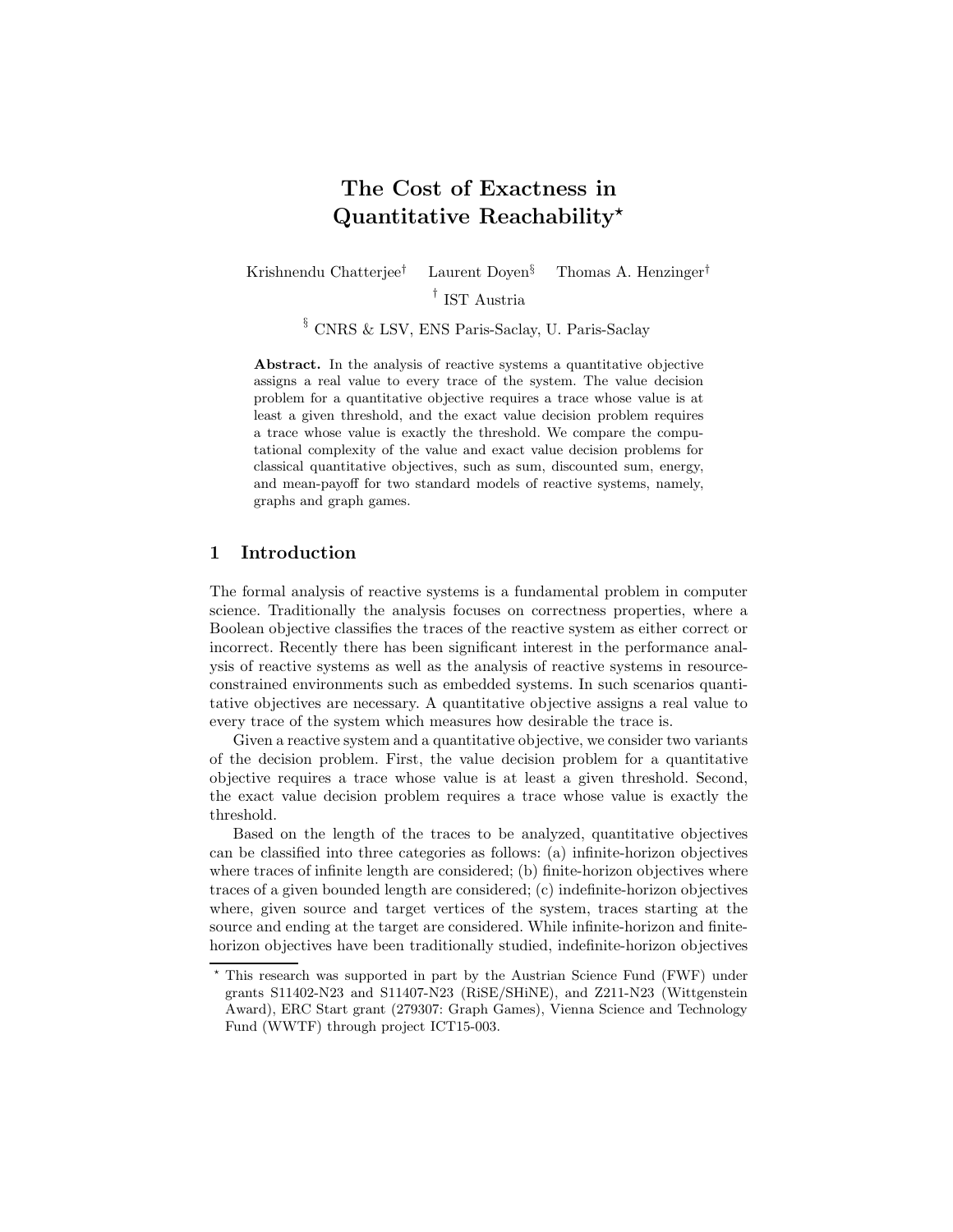are natural in many applications, such as robotics, where the robot must reach a goal state while optimizing the cost of the path [4].

In this work, we focus on two finite-state models of reactive systems, namely, graphs and graph games. Every transition of the system is assigned an integervalued weight representing a reward (or cost). We consider three classical quantitative objectives, which are variants of the sum of the weights:  $(i)$  the standard sum of the weights,  $(ii)$  the discounted sum of the weights, and  $(iii)$  the energy objective, which is the sum but requires that all partial sums along the trace are non-negative. We study the computational complexity of the value and exact-value decision problems for the indefinite-horizon case of the above three quantitative objectives, both for graphs and games. We also distinguish whether the numbers are represented in unary and binary. We show how to extend and adapt existing results from the literature to obtain a comprehensive picture about the computational complexity of the problems we study. The results are summarized in Table 1 for graphs and Table 2 for graph games.

Related works. The value decision problem for quantitative objectives has been extensively studied for graphs and games. For the finite-horizon case the standard solution is the value iteration (or dynamic programming) approach [17, 27]. For the infinite-horizon case there is a rich literature: for mean-payoff objectives in graphs  $[25]$  and games  $[16, 19, 30, 8]$ , for energy objectives in graphs and games  $[9, 9]$ 5, 8], for discounted-sum objectives in graphs [1] and games [30, 21]. The exact value decision problem represents an important special case of the problem where there are multiple objectives. The multiple objectives problem has been studied for mean-payoff and energy objectives [29, 14, 24]. For discounted-sum objectives the problem has been studied in other contexts (such as for randomized selection of paths) [13, 12]. The special case of multiple objectives defined using a single quantitative function leads to interval objectives [23]. While finite-horizon and infinite-horizon problems have been studied for graphs and games, the indefinitehorizon problem has been studied mainly in artificial intelligence and robotics for different models (such as partially-observable MDPs) [4, 11, 10]. In this work we present a comprehensive study for indefinite-horizon objectives in graphs and games.

# 2 Preliminaries

A weighted graph  $G = \langle V, E, w \rangle$  consists of a finite set V of vertices, a set  $E \subseteq V \times V$  of edges, and a function  $w : E \to \mathbb{Z}$  that assigns an integer weight to each edge of the graph. In the sequel, we consider weights encoded in unary, as well as in binary.

A path in G is a sequence  $\rho = v_0v_1 \ldots v_k$  such that  $(v_i, v_{i+1}) \in E$  for all  $0 \leq i \leq k$ . We say that  $\rho$  is a path from  $v_0$  to  $v_k$ . Given two vertices  $s, t \in V$ , we denote by  $Paths(s, t)$  the set of all paths from s to t in G (we assume that the graph G is clear from the context). A prefix of  $\rho$  is a sequence  $\rho[0 \dots j] =$  $v_0v_1 \ldots v_j$  where  $j \leq k$ . We denote by  $\text{Pref}(\rho)$  the set of all prefixes of  $\rho$ .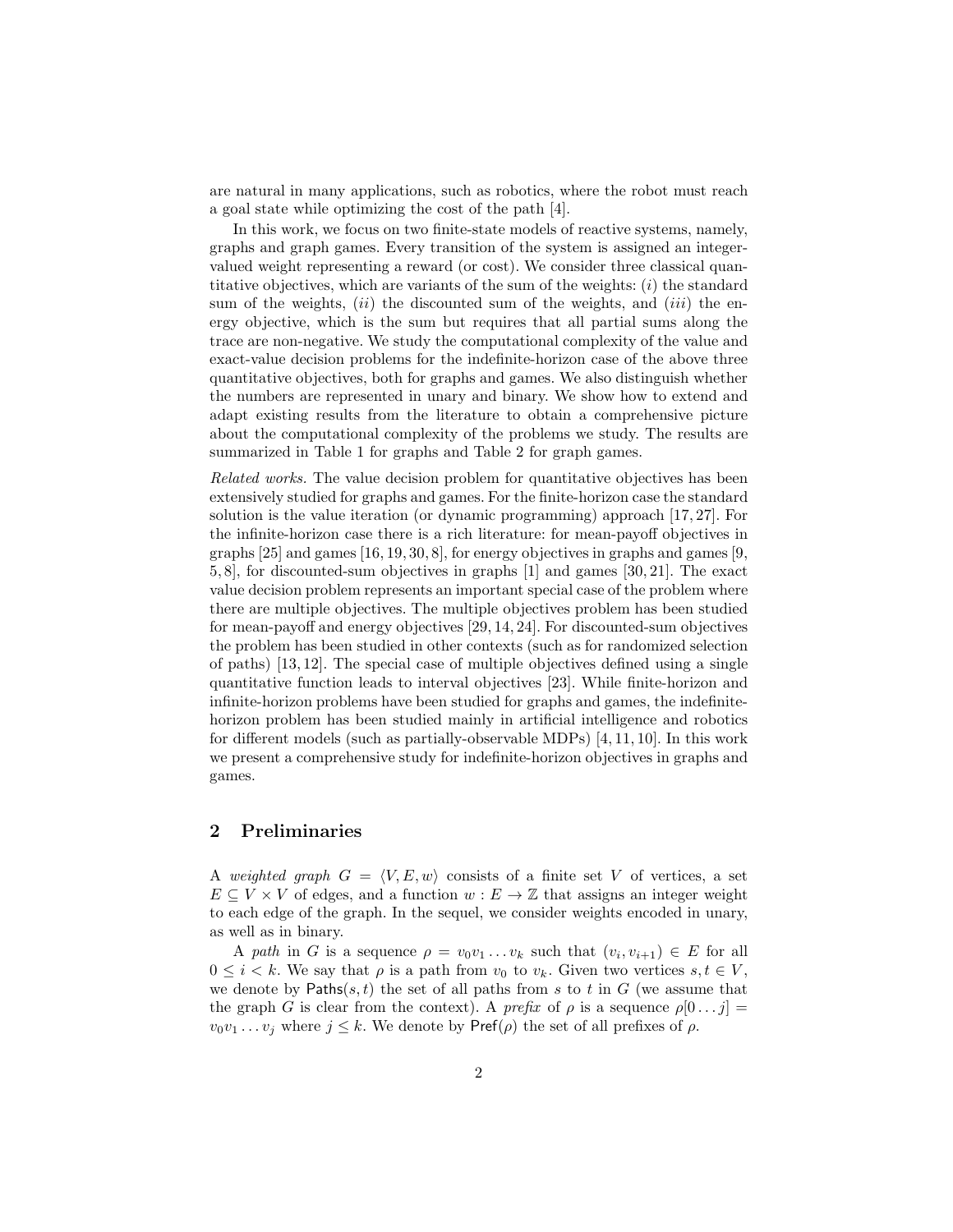|                   |              |        | $= 0$                                    |        |
|-------------------|--------------|--------|------------------------------------------|--------|
|                   | unary        | binary | unary                                    | binary |
| Sum               | PTIME        |        | <b>PTIME</b>                             | $NP-c$ |
| Disc <sub>λ</sub> | <b>PTIME</b> |        | Decidability is open<br>Finite-path hard |        |
| Energy            | <b>PTIME</b> |        | <b>PTIME</b>                             | $NP-c$ |

**Table 1.** The complexity of the quantitative  $(s, t)$ -reachability problem for graphs, for threshold and exact value, with weights encoded in unary or in binary.

The total weight of  $\rho$  is defined by  $\mathsf{Sum}(\rho) = \sum_{i=0}^{k-1} w(v_i, v_{i+1}),$  and given a discount factor  $0 < \lambda < 1$ , the discounted sum of  $\rho$  is  $Disc_{\lambda}(\rho) = \sum_{i=0}^{k-1} \lambda^i$ .  $w(v_i, v_{i+1})$ . Note that for  $\lambda = 1$ , we have  $Disc_1(\rho) = Sum(\rho)$ . In the sequel, we consider a rational discount factor represented by two integers encoded like the weights in the graph (in unary or in binary). A winning condition is a set of paths. We consider the following winning conditions, which contain paths from s to t satisfying quantitative constraints. For  $\sim \in \{ =, \geq \},$  define

$$
- \operatorname{Sum}^{\sim 0}(s, t) = \{ \rho \in \text{Paths}(s, t) \mid \operatorname{Sum}(\rho) \sim 0 \},
$$
  
- \operatorname{Disc}\_{\lambda}^{\sim 0}(s, t) = \{ \rho \in \text{Paths}(s, t) \mid \operatorname{Disc}\_{\lambda}(\rho) \sim 0 \},\  
- \operatorname{Energy}^{\sim 0}(s, t) = \{ \rho \in \operatorname{Sum}^{\sim 0}(s, t) \mid \operatorname{Sum}(\rho') \ge 0 \text{ for all } \rho' \in \operatorname{Pref}(\rho) \}.

Note that the energy condition is a variant of the sum requiring that all partial sums are nonnegative. For example,  $Sum<sup>=0</sup>(s, t)$  is the set of all paths from s to t with a total weight equal to 0, and  $\mathsf{Energy}^{=0}(s,t)$  are all such paths that maintain the total weight nonnegative along all their prefixes. Note that the energy condition is the same as the requirement that counters remain nonnegative used in VASS (Vector Addition Systems with States) and counter automata [2].

Definition 1 (Quantitative  $(s, t)$ -reachability problem for graphs). The quantitative  $(s, t)$ -reachability problem for graphs asks, given a graph  $G$  and a winning condition  $\varphi \in \{\textsf{Sum}^{\sim 0}, \textsf{Disc}^{\sim 0}_\lambda, \textsf{Energy}^{\sim 0}\},$  whether the set  $\varphi(s,t)$  is nonempty.

# 3 Graphs

In this section we assume without loss of generality that there is no incoming edge in vertex  $s$ , and no outgoing edge from vertex  $t$ . We discuss the details of the complexity results for graphs.

**Theorem 1.** The complexity bounds for the quantitative  $(s, t)$ -reachability problem for graphs are shown in Table 1.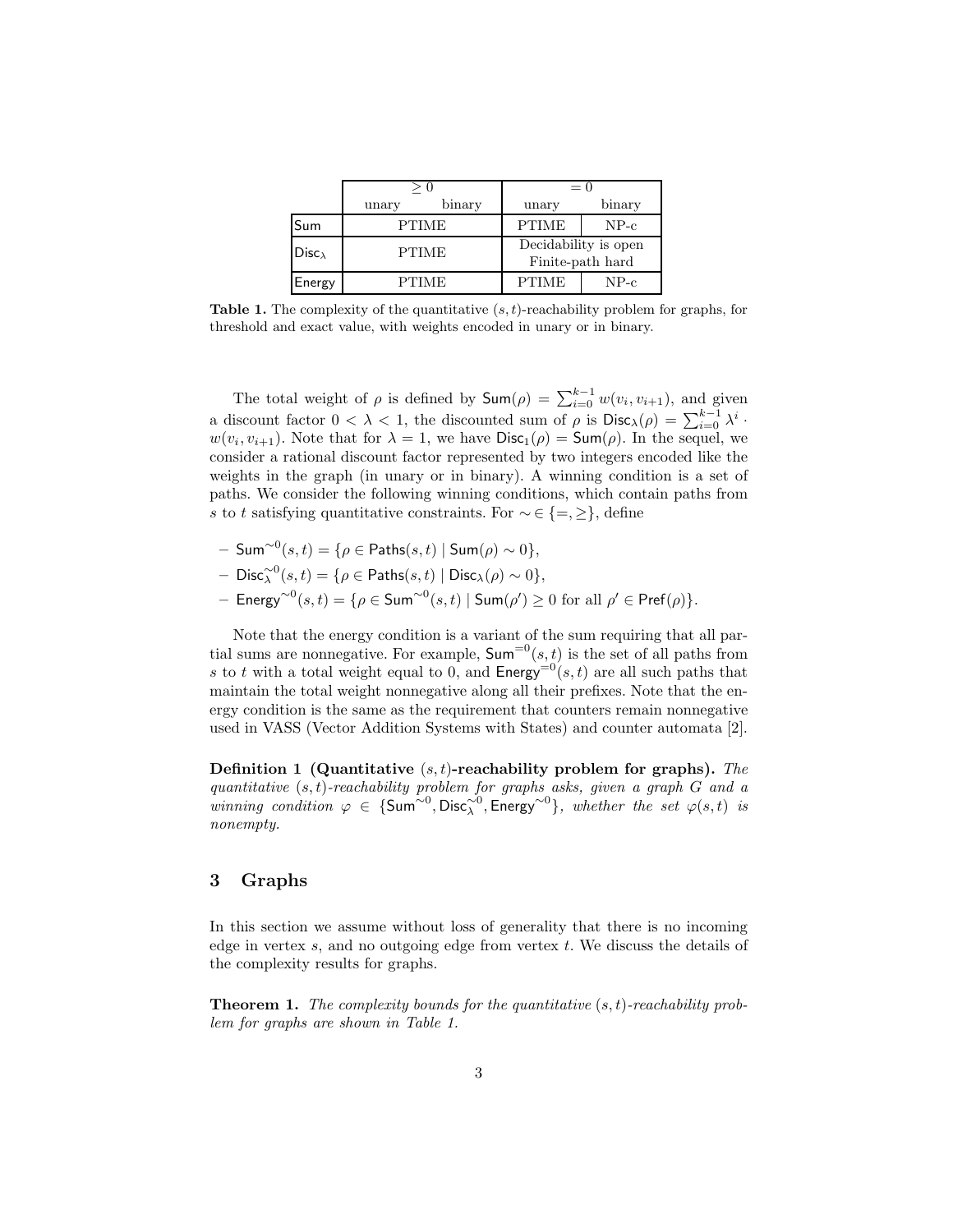

Fig. 1. Reduction from the subset-sum problem with  $A = \{a_1, \ldots, a_n\}$  for the NPhardness result of  $\mathsf{Sum}^{=0}$  in graphs  $(s = v_{a_1})$ .

#### 3.1 Results for Sum

**Results for Sum<sup>20</sup>** The problem asks whether there exists a path from s to t of total weight at least 0. We can compute the longest path between s and t using Bellman-Ford algorithm, which detects positive cycles (the algorithm is the same as for finding a shortest path with opposite sign of the weights). Hence the problem is in PTIME for weights encoded in binary (and thus for weights encoded in unary as well).

**Results for Sum<sup>=0</sup>** The problem asks whether there exists a path from s to t of total weight exactly 0. A pseudo-polynomial algorithm is known for this problem [26, Theorem 6]. Therefore, the problem is in PTIME for weights encoded in unary. It is also known that the problem is NP-complete for weights encoded in binary [26, Theroem 1,Theorem 9]. The NP upper bound is obtained by a reduction to integer linear programming (ILP) over variables  $x_e$  ( $e \in E$ ) that represent the number of times edge  $e$  is used in a path from s to t, and where the ILP constraints require that for every vertex  $v$ , the number of incoming edges in v is equal to the number of outgoing edges from  $v$  (except for the source and target nodes  $s$  and  $t$ ). The solution of the ILP should form a strongly connected component when a back-edge is added from t to s, which can be checked in polynomial time. The NP lower bound is obtained by a reduction from the subset sum problem, which asks, given a finite set  $A \subseteq \mathbb{N}$  and a number  $B \in \mathbb{N}$ , whether there exists a subset  $Z \subseteq A$  such that  $\Sigma_{z\in Z}z = B$  (the sum of the elements of  $Z$  is  $B$ ). The reduction, illustrated in Fig. 1, consists in constructing a graph in which there is a vertex  $v_a$  for each  $a \in A$ , and from  $v_a$  there are two outgoing edges, one with weight  $a$ , the other with weight 0. The two edges lead to intermediate vertices from which there is one edge with weight 0 to the vertex  $v_{\alpha'}$ (where  $a'$  is the successor of  $a$  in some total order over  $A$ ). From the last vertex  $v_a$ , there is an edge to t with weight  $-B$ . The answer to the subset sum problem is Yes if and only if there is a path of total weight 0 from the first vertex  $v_a$  to t.

#### 3.2 Results for  $Disc_{\lambda}$

**Results for Disc** $\geq^0$  We present a polynomial-time algorithm for weights and discount factor encoded in binary (thus also for weights and discount factor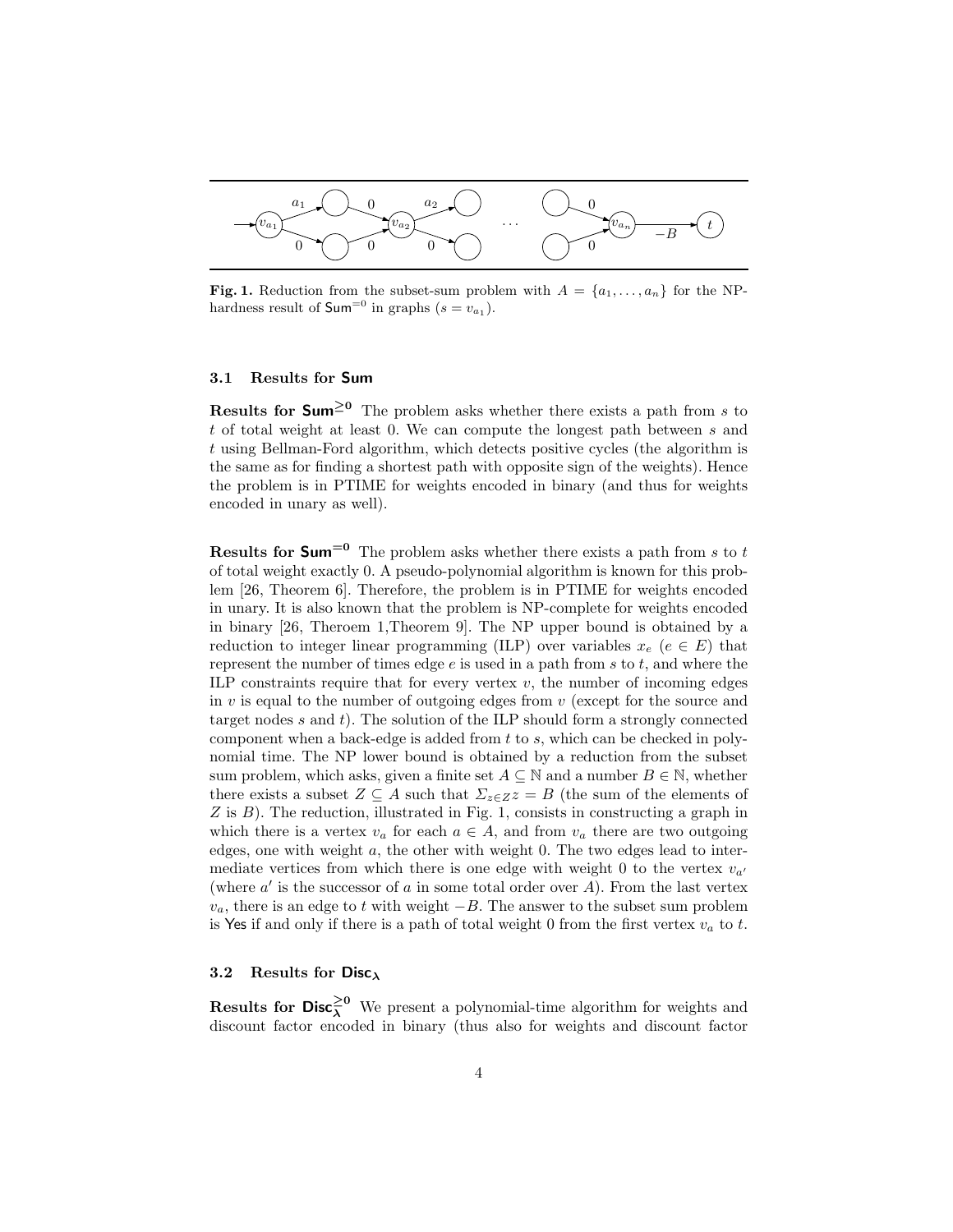encoded in unary). First we compute the co-reachable vertices in the graph, namely the set  $\text{coReach}(t) = \{v \in V \mid \text{Paths}(v, t) \neq \emptyset\}$  of vertices from which there exists a path to t, and we consider the graph  $G' = \langle V \cap \text{coReach}(t), E \cap$  $(coReach(t) \times coReach(t))$  in which the vertex t has a self-loop with weight 0.

Then, we compute for each vertex  $v \in \mathsf{coReach}(t)$ , the largest value of the discounted sum of an infinite path from  $v$  in  $G'$ . The discounted sum of an infinite path  $v_0v_1\cdots\in V^\omega$  is  $\sum_{i=0}^\infty \lambda^i\cdot w(v_i,v_{i+1})$ . Note that the series converges because  $\lambda$  < 1 and the weights are bounded. The largest discounted sum of a path from a given vertex can be computed in polynomial time using linear programming [1, Section 3.1].

We consider the following cases:

- If the value  $val(s)$  in the source vertex s is strictly greater than 0, then the answer to the  $(s, t)$ -reachability problem is Yes. Indeed, consider a prefix  $\rho'$  of length *n* of an optimal path  $\rho$  from *s*, where *n* is such that  $\frac{2\lambda^n}{1-\lambda}$  $\frac{2\lambda^n}{1-\lambda} \cdot W < val(s)$ (where  $W$  is the largest weight of  $G'$  in absolute value). Then it is easy to show that  $\rho'$  can be continued to a path that reaches t with positive weight.
- If  $val(s)$  < 0 then the answer to the  $(s, t)$ -reachability problem is No, as all finite paths from  $s$  to  $t$  have negative value (otherwise, there would be an infinite path with value at least 0, by prolonging the path through the self-loop on  $t$ ).
- If  $val(s) = 0$  then consider the graph  $G''$  obtained from  $G'$  by keeping only the optimal edges, where an edge  $e = (v, v')$  is *optimal* if  $val(v) =$  $w(v, v') + \lambda \cdot val(v')$ . The answer to the  $(s, t)$ -reachability problem is Yes if and only if there is a path from s to t in  $G''$ , which can be computed in polynomial time. Indeed, if there exists a path from  $s$  to  $t$  with discounted sum equal to 0, then this path is optimal for the infinite-path problem since  $val(s) = 0$ , and therefore it uses only optimal edges. Moreover, if an infinite path from s uses only optimal edges, then it has value  $val(s) = 0$ , thus if such a path reaches  $t$ , then it gives a solution to the problem since from  $t$ the only outgoing edge is a self-loop with weight 0.

**Results for Disc**<sup>{-0}</sup> The decidability of the problem is open. Note that the decidability of the problem of finding an infinite path with exact discounted sum 0 is also open [3].

#### 3.3 Results for Energy

**Results for Energy**<sup> $\geq 0$ </sup> The problem asks whether there exists a path from s to  $t$  that maintains the total weight (of all its prefixes) at least 0. We present a polynomial-time algorithm for weights encoded in binary (thus also for weights encoded in unary).

The algorithm relies on the fact that if there exists a path from  $s$  to  $t$ , then either the path is acyclic, or it contains a cycle, and that cycle needs to be positive (otherwise, we can remove the cycle and get an equally good path). Accordingly, the algorithm has two steps. First, we compute for each vertex  $v \in V$  the largest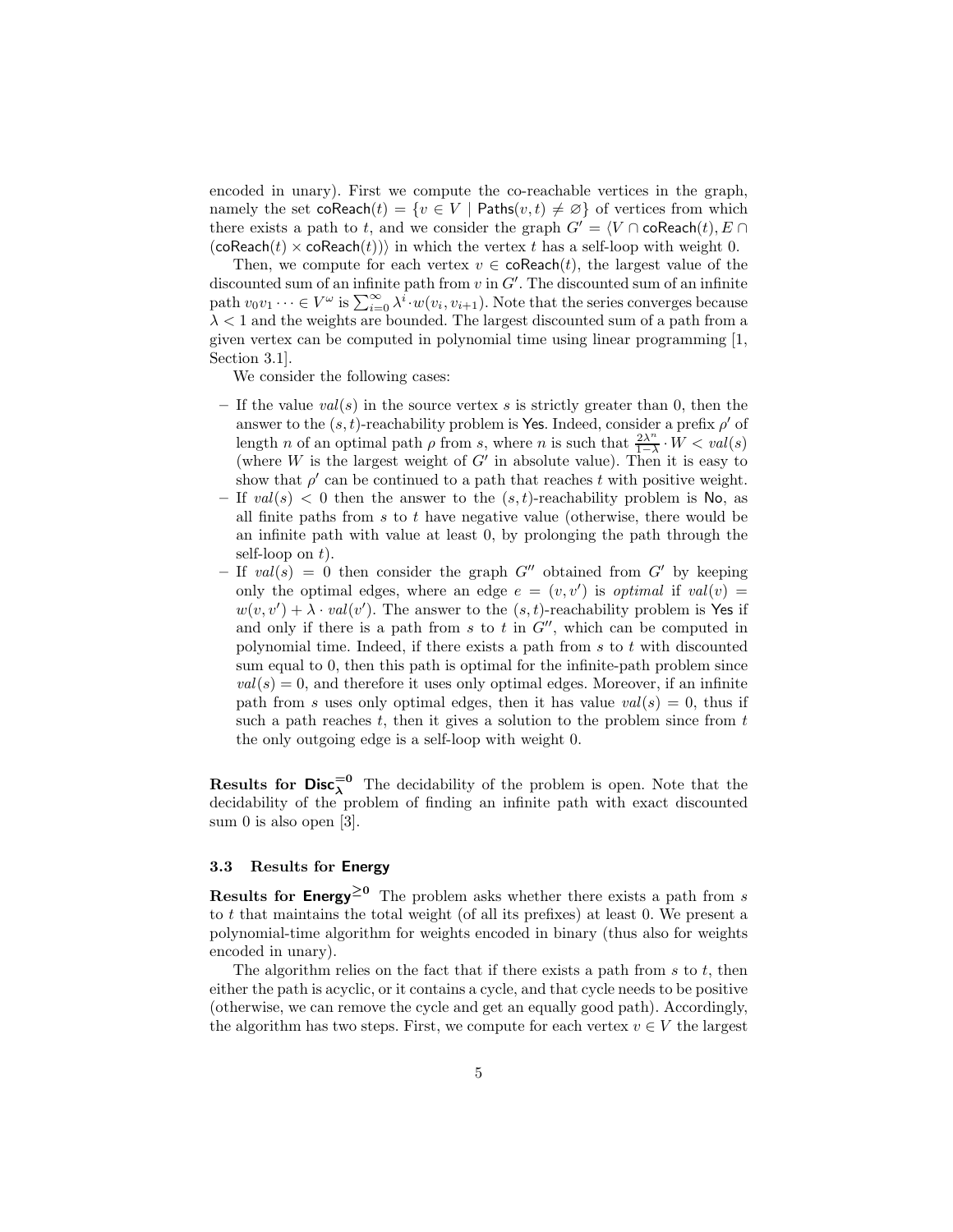|                                  | $\mathbf{1}$                         |                | $-15$                 |                                       |
|----------------------------------|--------------------------------------|----------------|-----------------------|---------------------------------------|
| $\boldsymbol{s}$                 | $^{-4}$<br>$\upsilon_1$<br>$-3$<br>5 | $v_2$          | $^{-2}$<br>$v_3$<br>5 | $t_{\rm}$                             |
| $\theta$                         | $-\infty$                            | $-\infty$      | $-\infty$             | $-\infty = \mu_0$                     |
| Post $(\mu_0) = 0$               | $-\infty$                            | $\mathbf{1}$   | $-\infty$             | $-\infty = \mu_1$                     |
| Post $(\mu_1)=0$                 | 6                                    | $\mathbf{1}$   | $-\infty$             | $-\infty = \mu_2$                     |
| Post $(\mu_2)=0$                 | 6                                    | $\overline{2}$ | $-\infty$             | $-\infty = \mu_3$                     |
| Post $(\mu_3)=0$                 | $\overline{7}$                       | $\overline{2}$ | $\overline{0}$        | $-\infty = \mu_4$                     |
| Post $(\mu_4)=0$                 | $\overline{7}$                       | 5              | $\overline{0}$        | $-\infty = \mu_5$                     |
|                                  |                                      |                |                       |                                       |
| $-\infty$                        | $-\infty$                            | 5              | $-\infty$             | $-\infty = \tilde{\mu}_0$ (at $v_2$ ) |
| Post $(\tilde{\mu}_0) = -\infty$ | 10                                   | 5              | 3                     | $-\infty = \tilde{\mu}_1$             |
| Post $(\tilde{\mu}_1) = -\infty$ | 10                                   | 8              | 3                     | $-\infty = \tilde{\mu}_2$             |
| Post $(\tilde{\mu}_2) = -\infty$ | 13                                   | 8              | 6                     | $-\infty = \tilde{\mu}_3$             |
| Post $(\tilde{\mu}_3) = -\infty$ | 13                                   | 11             | $\boldsymbol{6}$      | $-\infty = \tilde{\mu}_4$             |
| Post $(\tilde{\mu}_4) = -\infty$ | 16                                   | 11             | 9                     | $-\infty = \tilde{\mu}_5$             |
|                                  |                                      |                |                       |                                       |

Fig. 2. Sample of the fixpoint iterations to decide if there exists a path from  $s$  to  $t$ with energy (sum of weights) always at least 0.

total weight of a path from  $s$  to  $v$  (where the path must have all its prefixes nonnegative). To do that, we start from a function  $\mu_0 : V \to \mathbb{N} \cup \{-\infty\}$  such that  $\mu_0(s) = 0$  and  $\mu_0(v) = -\infty$  for all  $v \in V \setminus \{s\}$  and we iterate the operator Post :  $(V \to \mathbb{N} \cup \{-\infty\}) \to (V \to \mathbb{N} \cup \{-\infty\})$  defined as follows:

$$
Post(\mu)(v) = \max\{\mu(u) + w(u, v) \mid (u, v) \in E \land \mu(u) + w(u, v) \ge 0\} \cup \{\mu(v)\}\
$$

where max  $\varnothing = -\infty$ . Consider Post<sup>n</sup>( $\mu_0$ ), the *n*th iterate of Post on  $\mu_0$  where  $n = |V|$ . Intuitively, the value  $\text{Post}^n(\mu_0)(v)$  is the largest credit of energy (i.e., total weight) with which it is possible to reach  $v$  from  $s$  with a path of length at most  $n$  while maintaining the energy always nonnegative along the way. If Post<sup>n</sup> $(\mu_0)(t) \geq 0$ , then the answer to the  $(s, t)$ -reachability problem is Yes. Otherwise, it means that there is no acyclic path from  $s$  to  $t$  that satisfies the energy constraint, and thus a positive cycle is necessary to reach t.

The second step of the algorithm is to check, for each vertex  $v$  with initial energy  $\tilde{\mu}_0$  defined by  $\tilde{\mu}_0(v) = \text{Post}^n(\mu_0)(v)$  and  $\tilde{\mu}_0(v') = -\infty$  for all  $v' \neq v$ , whether a positive cycle can be executed from v, that is whether  $\text{Post}^n(\tilde{\mu}_0)(v)$  $\tilde{\mu}_0(v)$ . Note that only the vertices v such that  $\text{Post}^n(\mu_0)(v) \neq -\infty$  need to be considered. If there exists such a vertex from which  $t$  is reachable (without any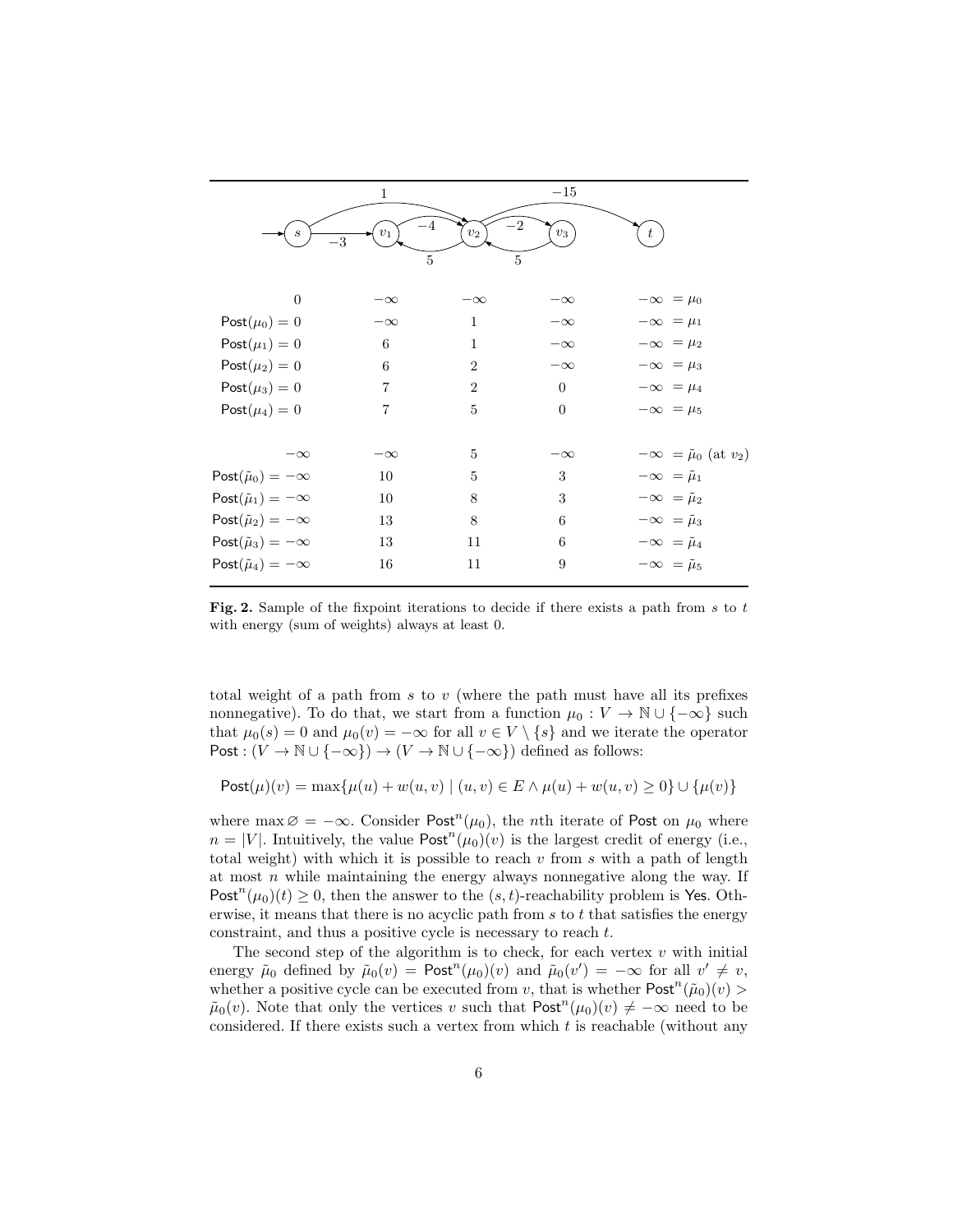constraint on the path from v to t), then the answer to the  $(s, t)$ -reachability problem is Yes. Otherwise, the answer to the problem is No because if there existed a path from  $s$  to  $t$  satisfying the energy constraint, it could not be an acyclic path (by the result of the first step of the algorithm), and it could not contain a cycle because  $(i)$  there is no positive cycle that can be reached from s and executed (by the result of the second step of the algorithm), and  $(ii)$  all negative cycles can be removed from the path to obtain a simpler, eventually acyclic, path that satisfies the energy constraint, which is impossible, as shown above. It is easy to see that the above computation can be done in polynomial time.

Consider the weighted graph with five vertices in Fig. 2. The graph has two cycles around  $v_2$ , both are positive. The vertex t is reachable from s, but in order to maintain the energy level nonnegative, we need to go through a cycle around  $v_2$  which increases the energy level and allows to take the transition from  $v_2$  to t with weight  $-15$ .

The algorithm first computes for each vertex the largest energy level that can be obtained by a path of length  $5$  from  $s$  (while maintaining the energy level always nonnegative). The result is shown in Fig. 2 as  $\mu_5 = \text{Post}^5(\mu_0)$ . Note that  $\mu_5(t) = -\infty$ , thus there is no acyclic path from s to t with nonnegative energy level. The second step of the algorithm is a positive cycle detection, from each vertex of the graph. The computation from  $v_2$  is illustrated in Fig. 2. Since the value at  $v_2$  has strictly increased, a positive cycle is detected, and since  $t$ is reachable from  $v_2$  (even if it is by a negative path), we can reach t from s (through  $v_2$ ) with energy always at least 0.

**Results for Energy<sup>** $=0$ **</sup>** The problem is in PTIME for weights encoded in unary, as this a reachability problem in VASS (Vector Addition Systems with States) of dimension one, which is known to be NL-complete [2, Section 1]. The problem is NP-complete for weights encoded in binary, as this is exactly the reachability problem for one-counter automata, which is NP-complete [20, Proposition 1, Theorem 1]. The NP upper bound follows since one-counter automata allow zero-tests along the execution, and the NP lower bound holds even without zero-tests using a reduction from the subset-sum problem (see also Fig. 1).

#### 4 Games

A game consists of a weighted graph  $G = \langle V, E, w \rangle$  where V is partitioned into the sets  $V_1$  of player-1 vertices, and the set  $V_2$  of player-2 vertices. We assume that player-1 vertices and player-2 vertices alternate, i.e.,  $E \subseteq (V_1 \times V_2) \cup (V_2 \times V_1)$ . This incurs no loss of generality as we can insert intermediate vertices along every transition that does not 'alternate'. We also assume that every vertex has a successor, that is for all  $v \in V$  there exists  $v' \in V$  such that  $(v, v') \in E$ .

A strategy of player 1 is a function  $\sigma: V^*V_1 \to V$  such that  $(v, \sigma(\rho \cdot v)) \in E$ for all  $\rho \in V^*$  and all  $v \in V_1$ . A strategy  $\sigma$  is memoryless if it depends on the last vertex only, that is  $\sigma(\rho \cdot v) = \sigma(\rho' \cdot v)$  for all  $\rho, \rho' \in V^*$  and all  $v \in V_1$ . Given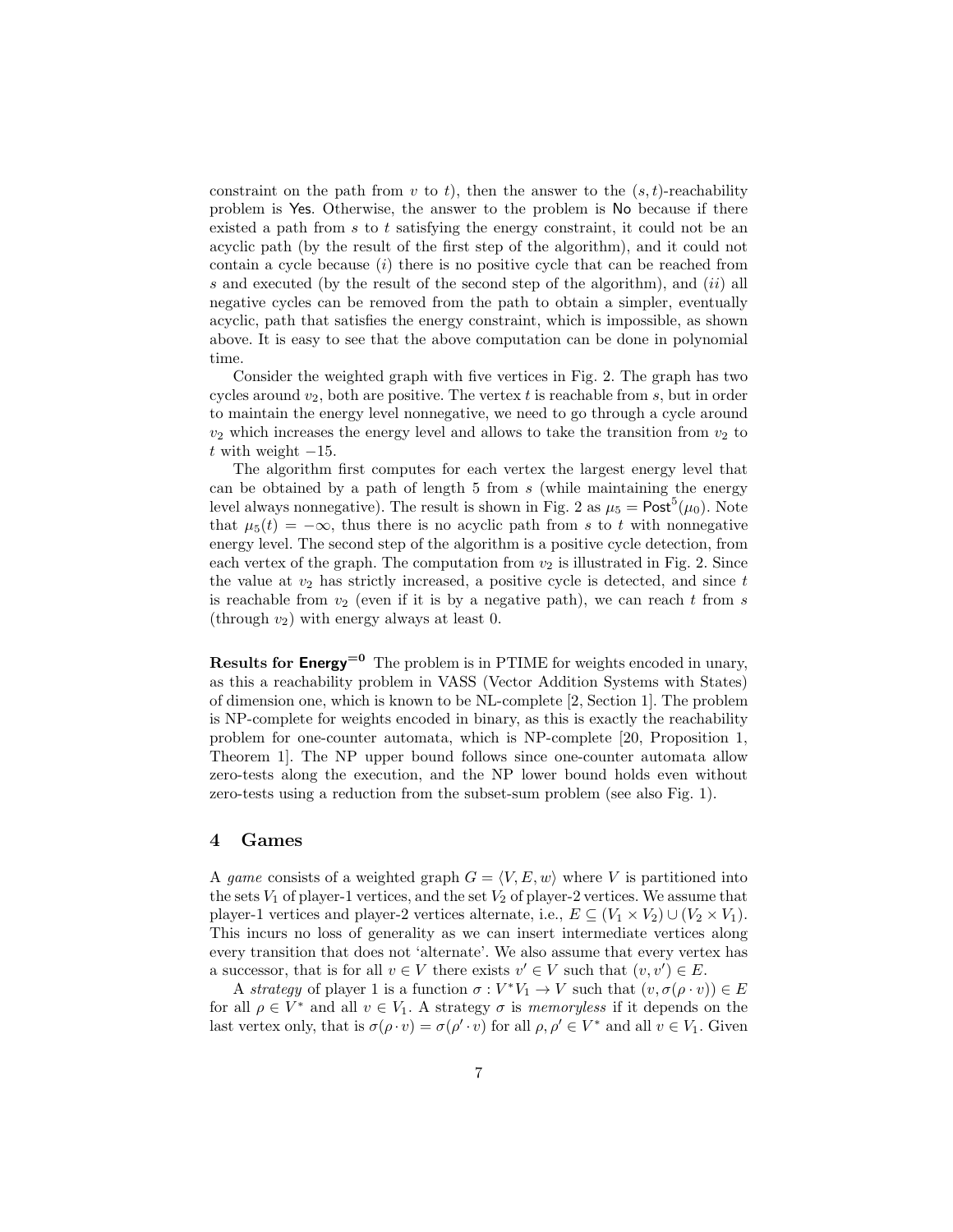|                   |              |                 | $= 0$                                    |            |
|-------------------|--------------|-----------------|------------------------------------------|------------|
|                   | unary        | binary          | unary                                    | binary     |
| Sum               | <b>PTIME</b> | $NP \cap coNP$  | PSPACE-c                                 | EXPSPACE-c |
| Disc <sub>λ</sub> | <b>PTIME</b> | $NP \cap coNP1$ | Decidability is open<br>Finite-path hard |            |
| Energy            | <b>PTIME</b> | $NP \cap coNP$  | PSPACE-c                                 | EXPSPACE-c |

**Table 2.** The complexity of the quantitative  $(s, t)$ -reachability problem for games, for threshold and exact value, with weights encoded in unary or in binary.

an initial vertex v, and a strategy  $\sigma$  of player 1, we say that an infinite path  $\rho = v_0v_1...$  is an *outcome* of  $\sigma$  from v if  $v_0 = v$  and  $\sigma(v_0...v_i) = v_{i+1}$  for all  $j \geq 0$  such that  $v_j \in V_1$ . We denote by Outcome<sup> $\omega$ </sup>( $\sigma$ ) the set of all outcomes of strategy  $\sigma$  from vertex v.

Definition 2 (Quantitative  $(s, t)$ -reachability problem for games). The quantitative  $(s, t)$ -reachability problem for games asks, given a game  $G$  and a winning condition  $\varphi \in \{\textsf{Sum}^{\sim 0}, \textsf{Disc}^{\sim 0}_\lambda, \textsf{Energy}^{\sim 0}\},$  whether there exists a strategy  $\sigma$  of player 1 such that for all outcomes  $\rho \in$  Outcome<sup> $\omega$ </sup>( $\sigma$ ) there exists a prefix of  $\rho$  that belongs to the set  $\varphi(s,t)$ .

**Theorem 2.** The complexity bounds for the quantitative  $(s, t)$ -reachability problem for games are shown in Table 2.

We now discuss the details of the results.

#### 4.1 Results for Sum

**Results for Sum<sup>≥0</sup>** The game problem for Sum<sup>≥0</sup> is also known as the maxcost reachability problem. The problem is in  $NP \cap coNP$  for weights encoded in binary [18, Theorem 5.2]. The result of [18, Theorem 5.2] holds for the winning conditions defined as a strict threshold, namely  $\mathsf{Sum}^{>0}(s,t) = \{ \rho \in \mathsf{Paths}(s,t) \mid$  $\textsf{Sum}(\rho) > 0$ , and the same proof idea works for non-strict threshold. The result is obtained by a reduction to mean-payoff games [16, 30], which can be viewed as games where one player 1 wins if he can ensure that all cycles formed along a play are positive. Such games can be solved in NP ∩ coNP. The reduction constructs a mean-payoff game as a copy of the original game over the set of states from which player 1 can ensure to reach  $t$ , and adds an edge from  $t$  back to s with weight 0. Then player 1 can ensure a positive cycle if and only if he can ensure the objective  $\operatorname{Sum}^{>0}(s,t)$ : either he can reach t and loop through it (with a positive total weight), or he can ensure positive cycles that can be repeated until the total weight is sufficiently high to let him reach  $t$  while the

<sup>&</sup>lt;sup>1</sup> The problem can be solved in PTIME if the weights in the graph are in binary, and the discount factor is in unary [21].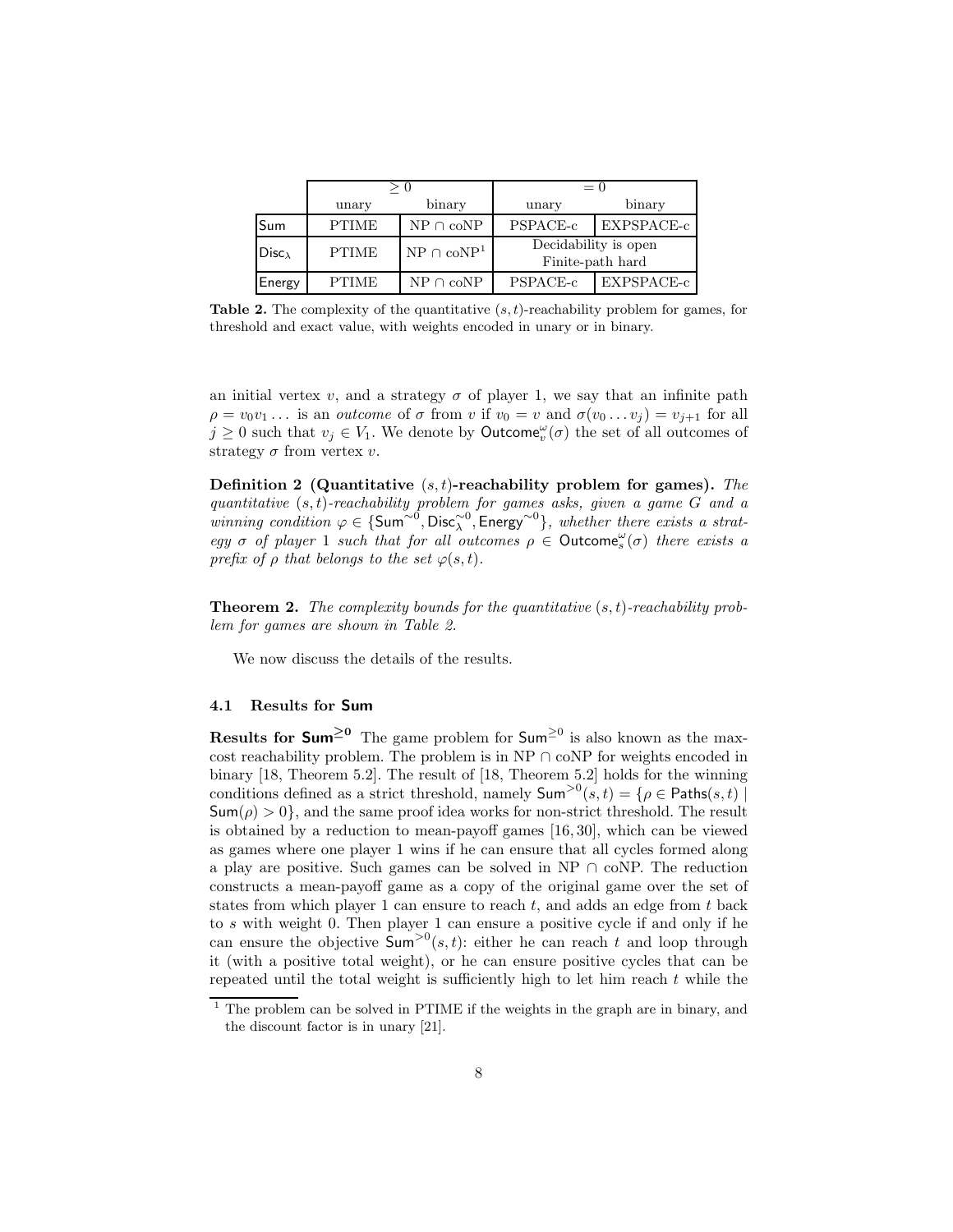total weight remains positive. Conversely, if he can reach t with positive total weight, then he can win the mean-payoff game by repeatedly reaching  $t$ . Note that memoryless strategies are sufficient for player 2, but not for player 1 as he may need to accumulate weights along positive cycles before switching to the strategy that ensures reaching  $t$ .

It is not known whether mean-payoff games can be solved in polynomial time. The game problem for  $Sum^{\geq 0}$  is at least as hard as mean-payoff games, thus in the same status as mean-payoff games. This result is analogous to [7, Theorem 1(2). The idea of the reduction is, given a mean-payoff game  $G$  with initial vertex  $v$ , to construct a game  $G'$  from  $G$  by adding a transition with weight  $-nW - 1$  from every player-1 vertex to a new vertex t where n is the number of vertices in  $G$  and  $W$  is the largest absolute weight in  $G$ . The reduction works because player-1 vertices and player-2 vertices alternate. The reduction is correct because if player 1 wins the mean-payoff game (with strict threshold), then he has a memoryless strategy to ensure that all reachable cycles are positive. Then, in  $G'$  player 1 can play the mean-payoff winning strategy long enough to accumulate total weight  $nW+1$ , and then use the transition with weight  $-nW-1$ to reach  $t$ , and thus win in  $G'$ . In the other direction, if player 1 does not win the mean-payoff game, then player 2 can fix a memoryless strategy to ensure that all cycles are non-positive. Hence, the total weight of all finite prefixes of all outcomes is at most  $nW$  (the largest possible weight of an acyclic path), which is not sufficient to reach  $t$ , thus player 2 wins in  $G'$ .

For weights encoded in unary, the game problem for  $Sum^{\geq 0}$  can be solved in polynomial time using the algorithm of  $[7,$  Theorem  $1(4)$ , a fixpoint iteration that relies on backward induction to compute the optimal cost for  $i + 1$ rounds of the game, knowing the optimal cost for i rounds, similar to the pseudopolynomial algorithm for solving mean-payoff games [30, 8]. The fixpoint iteration stops when the cost stabilizes to a finite value, or exceeds  $nW$  indicating that an arbitrary large cost can be achieved.

**Results for Sum<sup>=0</sup>** The game problem for Sum<sup>=0</sup> is a reachability problem where the target consists in both the vertex and the weight value. The problem was shown to be PSPACE-complete for weights encoded in unary [28, Theorem 5], and EXPSPACE-complete for weights encoded in binary [22, Theorem 1].

#### 4.2 Results for  $Disc_{\lambda}$

**Results for Disc** $\geq^0$  The game problem for Disc<sup>20</sup> is in NP ∩ coNP for weights encoded in binary, by an argument similar to [18, Theorem 5.2] which shows the result for strict threshold (where the winning condition is the set of paths  $ρ$  from s to t such that  $Disc<sub>λ</sub>(ρ) > 0$ . The solution for strict threshold can be modified for non-strict threshold along the same idea as for the graph problem, thus by a reduction to infinite-horizon discounted sum games, which are solvable in NP ∩ coNP [30], and even in PTIME for unary encoding of the discount factor (even if the weights are encoded in binary) [21].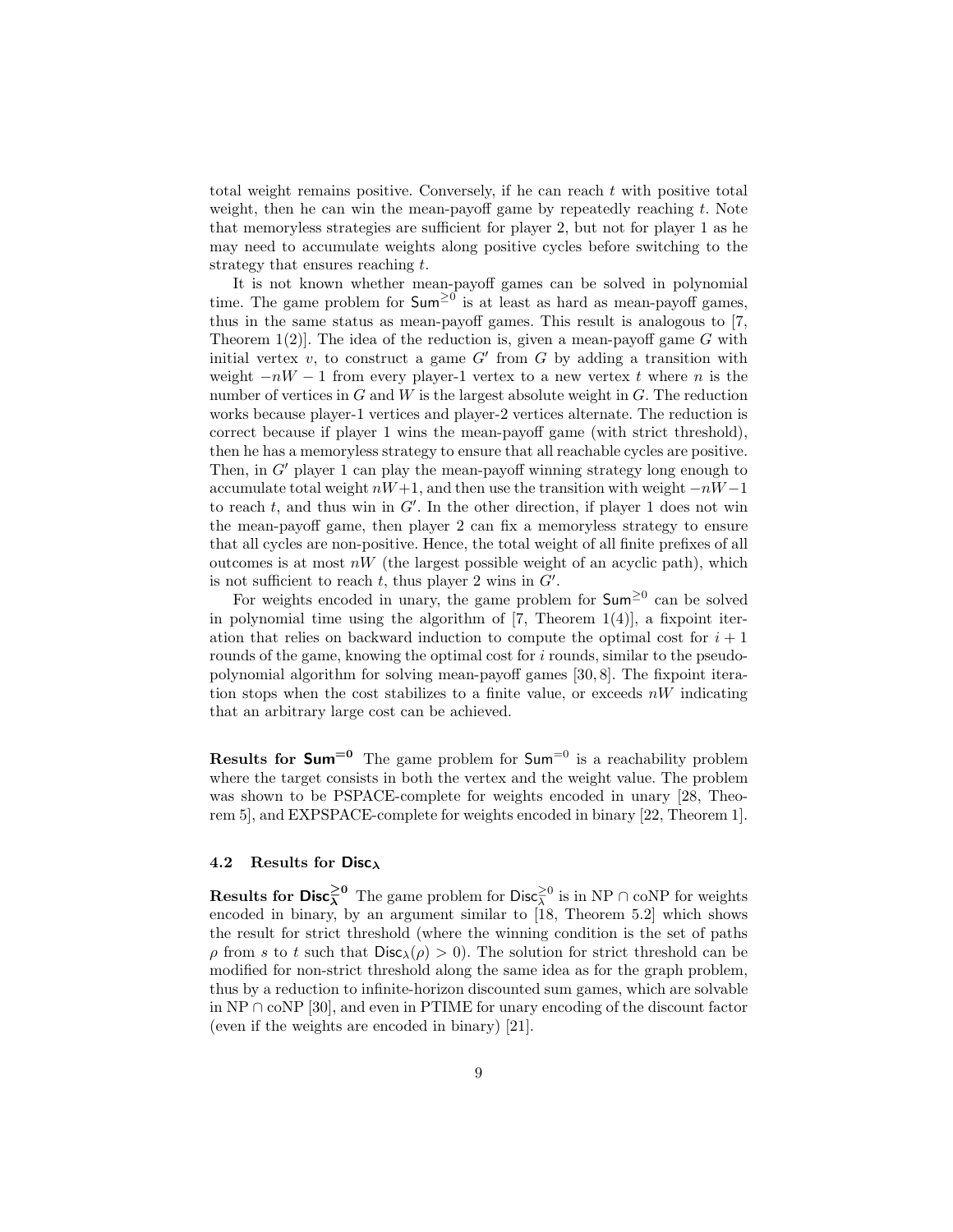It is not known whether discounted sum games can be solved in polynomial time, and we show that discounted sum games reduce to the  $(s, t)$ -reachability problem for  $Disc_{\lambda}^{\geq 0}$ . Given an infinite-horizon discounted sum game G, consider the game  $G'$  obtained from G by adding a vertex t, and edges  $(v, t)$  for all vertices v of player 1 in  $G$  (with weight 0). The reduction works because player-1 vertices and player-2 vertices alternate. Given the rational threshold  $\nu$  for the game  $G$ , due to the separation of values in discounted sum games (which means that the optimal value in discounted sum games is the value of a play consisting of an acyclic prefix followed by a simple cycle, thus a rational number with denominator bounded by  $b<sup>n</sup>$ , where b is the denominator of the discount factor λ, and *n* is the number of vertices in *G*) we can construct a number  $\nu' < \nu$  such that if the optimal value in G is smaller than  $\nu$ , then it is also smaller than  $\nu'$ . The reduction produces the game  $G'$  with vertices s, t and threshold  $\nu'$  (which can be replaced by threshold 0, by subtracting  $(1 - \lambda) \cdot \nu'$  to all weights). It is easy to see that (i) if player 1 can ensure discounted sum at least  $\nu$  from an initial vertex  $s$  in  $G$ , then by playing sufficient long the optimal strategy from  $s$ , player 1 can ensure a value sufficiently close to  $\nu$  to ensure reaching t with value at least  $\nu'$ . Conversely, (ii) if player 1 does not win the discounted sum game G from s with threshold  $\nu$ , then player 1 cannot win for threshold  $\nu'$  and thus he cannot win in  $G'$  for  $(s, t)$ -reachability, which establishes the correctness of the reduction.

**Results for Disc**<sup>{-0}</sup> For Disc<sup>{-0}</sup>, the decidability of the problem is open, as it is already open for graphs.

#### 4.3 Results for Energy

Results for Energy<sup>≥0</sup> For Energy<sup>≥0</sup>, the problem is inter-reducible with energy games: we consider infinite-horizon energy games where the winning condition for player 1 requires to maintain the total payoff (i.e., the energy) at least 0 along all prefixes of the (infinite) play, starting with initial energy 0. Memoryless strategies are sufficient for player 1 in energy games, and after fixing a memoryless strategy, all finite outcomes have nonnegative total weight thus all reachable simple cycles are nonnegative.

The reductions follow the same general ideas as between  $Sum^{\geq 0}$  and meanpayoff games, with some additional care. While nonnegative cycles are sufficient for player 1 in energy games, the reduction works only for the slightly stronger winning condition that asks player 1 to form only strictly positive cycles (while maintaining the energy condition on all acyclic outcomes as well). This stronger winning condition is equivalent to an energy condition in a modified graph where the weights are decreased by a value  $\epsilon > 0$  where  $\epsilon$  is sufficiently small to ensure that negative simple cycles remain negative (thus  $n\epsilon < 1$ ). Moreover, since the initial energy 0 may now no longer be sufficient to survive the acyclic paths, we need to give a slightly positive initial energy value (by an initial transition of weight  $n\epsilon$ ). Note that this initial energy does not allow player 1 to survive a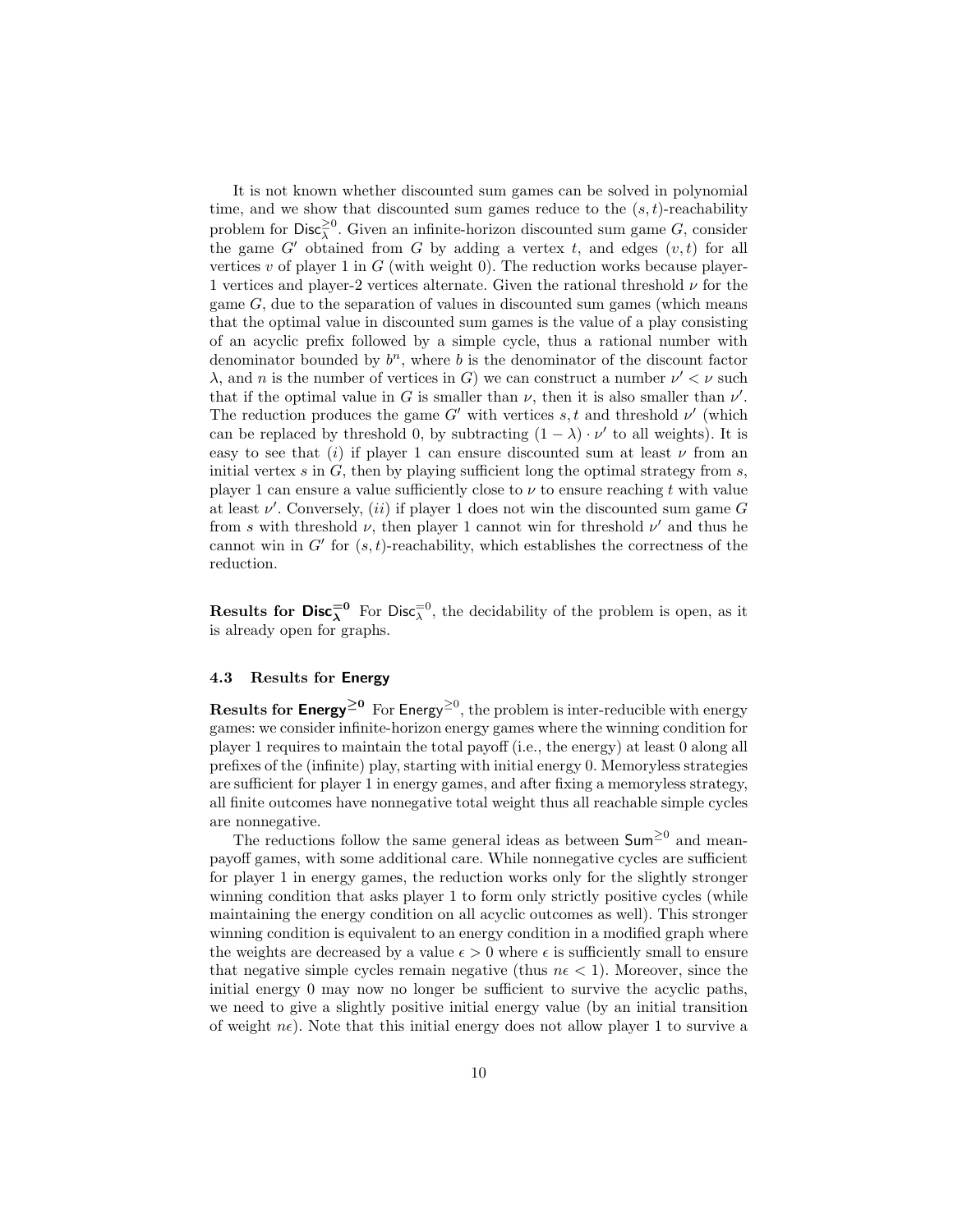|                   |              |        | $= 0$                |        |
|-------------------|--------------|--------|----------------------|--------|
|                   | unary        | binary | unary                | binary |
| Disc <sub>λ</sub> | <b>PTIME</b> |        | Decidability is open |        |
|                   |              |        | Infinite-path hard   |        |
| MP.<br>ΜP         | PTIME.       |        | PTIME.               |        |

Table 3. The complexity of the infinite-horizon quantitative problem for graphs, for threshold and exact value, with weights encoded in unary or in binary.

negative finite prefix as  $n\epsilon < 1$ . We can take  $\epsilon = \frac{1}{n+1}$  and scale up the weights by a factor  $n + 1$  to get integer weights. From this game graph with modified weights, we can use the same reductions as between  $Sum^{\geq 0}$  and mean-payoff games.

It follows that the problem has the same status as energy games with fixed initial credit, namely it is in NP  $\cap$  coNP for weights encoded in binary, and in PTIME for weights encoded in unary [5, Proposition 12,Theorem 13].

**Results for Energy<sup>=0</sup>** For Energy<sup>=0</sup>, the game problem is PSPACE-complete for weights encoded in unary [6, Theorem 11], and EXPSPACE-complete for weights encoded in binary [22, Theorem 1].

# 5 Survey of Infinite-horizon Quantitative Objectives

We present a survey of the computational complexity for the problem of satisfying a quantitative objective over an infinite duration, that requires an infinite trace with value either at least, or exactly a given threshold.

We consider winning conditions defined by the following quantitative measures over infinite paths (we denote by  $\mathsf{Paths}^{\omega}$  the set of all infinite paths in the graph G, where G is clear from the context), for  $\sim \in \{ =, \geq \}$ :

 $-$  Disc $\hat{X}^0 = \{ \rho \in$  Paths $\omega$  | Disc $_{\lambda}(\rho) \sim 0 \},$  $-\overline{\mathsf{MP}}^{\sim 0} = \{ \rho \in \mathsf{Paths}^\omega \mid \limsup_{n \to \infty} \frac{1}{n} \cdot \mathsf{Sum}(\rho[0 \dots n]) \sim 0 \},$  $- \underline{\mathsf{MP}}^{\sim 0} = \{ \rho \in \mathsf{Paths}^\omega \mid \liminf_{n \to \infty} \frac{1}{n} \cdot \mathsf{Sum}(\rho[0 \dots n]) \sim 0 \},$ 

The discounted sum is well defined for infinite paths (the infinite sum always exists). The MP and MP conditions are the mean-payoff objectives (see also Section 4.1), which are well defined as the limsup and liminf always exist, although the limit itself may not exist.

#### 5.1 Results for graphs

We consider the infinite-horizon quantitative problem for graphs, which is to decide, given a graph G and a winning condition  $\varphi \in \{Disc^{\sim 0}, \overline{MP}^{\sim 0}, MP^{\sim 0}\},$ whether the set  $\varphi$  is nonempty.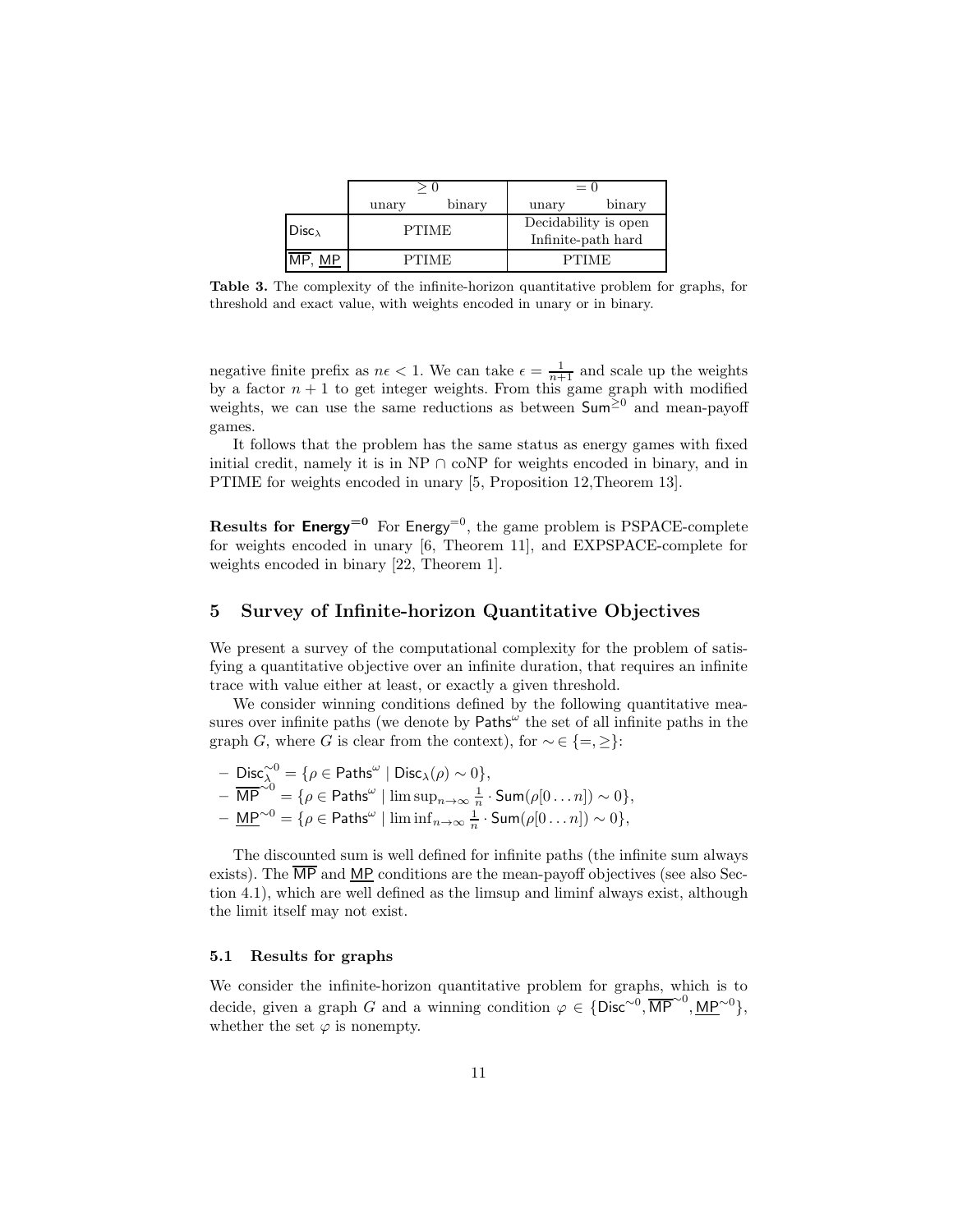|                                       |              |                  | $= 0$                                      |                |
|---------------------------------------|--------------|------------------|--------------------------------------------|----------------|
|                                       | unary        | binary           | unary                                      | binary         |
| Disc <sub>λ</sub>                     | <b>PTIME</b> | $NP \cap coNP^2$ | Decidability is open<br>Infinite-path hard |                |
| $\overline{\mathsf{MP}}, \mathsf{MP}$ | <b>PTIME</b> | $NP \cap coNP$   | <b>PTIME</b>                               | $NP \cap coNP$ |

Table 4. The complexity of the infinite-horizon quantitative problem for games, for threshold and exact value, with weights encoded in unary or in binary.

Theorem 3. The complexity bounds for the infinite-horizon quantitative problem for graphs are shown in Table 3.

The results of Table 3 for discounted sum follow from the linear programming approach for computing the largest discounted sum of an infinite path [1, Section 3.1], and the decidability of the exact-value problem is open [3].

For mean-payoff, the infinite-horizon quantitative problem can be solved in polynomial time using Karp's algorithm to compute the reachable cycle with largest mean value, which runs in polynomial time [25]. For the exact-value problem, it is easy to see that the answer is Yes if and only if there exists a strongly connected component (scc) that contains both a nonnegative cycle and a nonpositive cycle. The path that reaches such an scc and then alternates between the two cycles (essentially repeating the nonnegative cycle until the partial sum of weights becomes positive, then switching to the nonpositive cycle until the partial sum of weights becomes negative, and so on) has mean-payoff value 0 (for both limsup and liminf) because the partial sum of the acyclic parts of the path (obtained by removing all cycles) is bounded by  $nW$ , where n is the number of vertices in  $G$  and  $W$  is the largest absolute weight in  $G$ . The scc decomposition and cycle with largest (resp., least) mean value can be computed in polynomial time.

#### 5.2 Results for games

We consider the infinite-horizon quantitative problem for games, which is to decide, given a graph G, an initial vertex v, and a winning condition  $\varphi \in$  $\{Disc<sup>0</sup>, \overline{MP}<sup>0</sup>, \underline{MP}<sup>0</sup>\}$ , whether there exists a strategy  $\sigma$  of player 1 such that Outcome $_{v}^{\omega}(\sigma) \subseteq \varphi$ .

Theorem 4. The complexity bounds for the infinite-horizon quantitative problem for games are shown in Table 4.

The results of Table 4 for discounted sum follow from the results of [30, 21, 3] (see also Section 4.2).

<sup>&</sup>lt;sup>2</sup> The problem can be solved in PTIME if the weights in the graph are in binary, and the discount factor is in unary [21].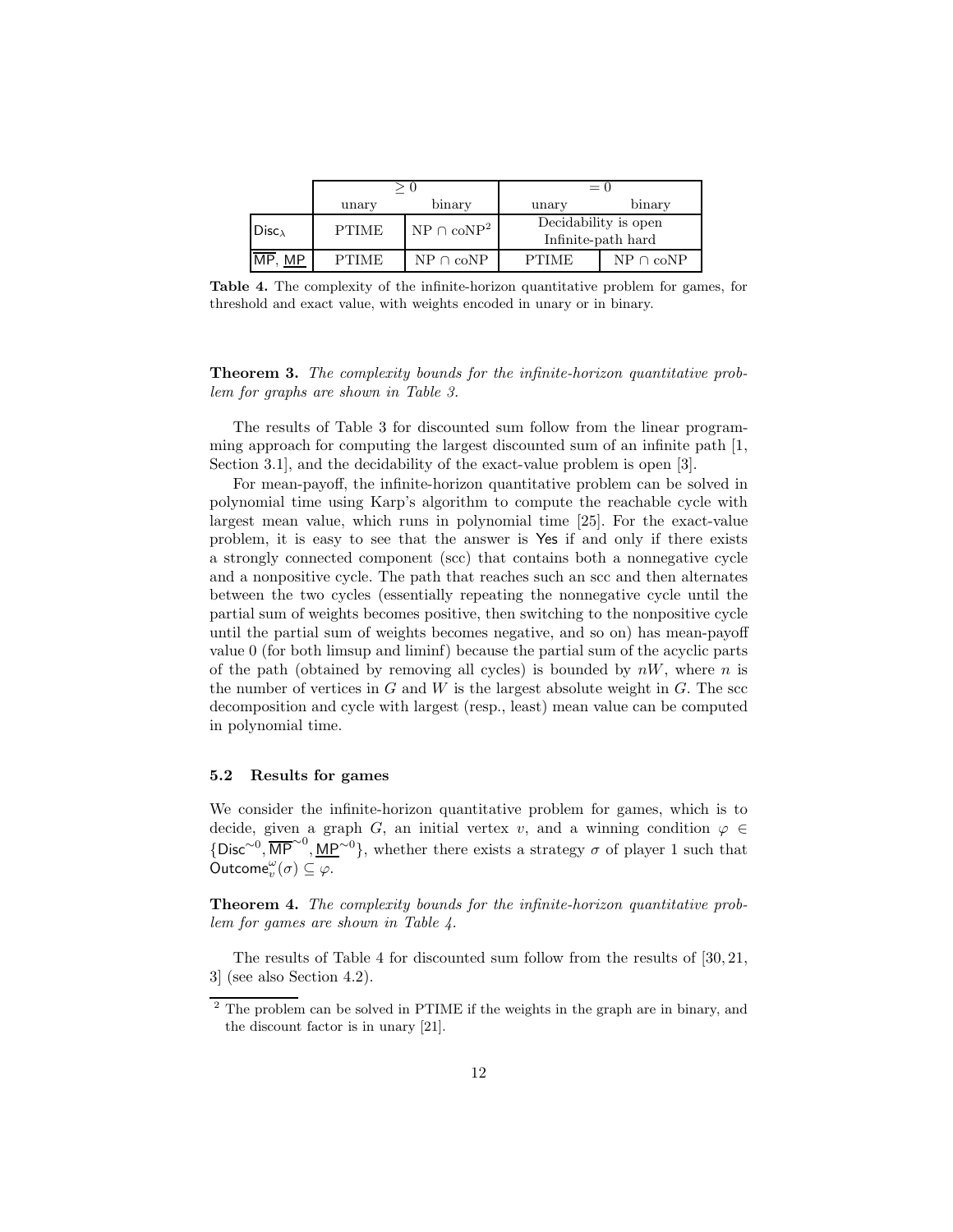For mean-payoff, the results for the threshold problem follow from [16, 30] in particular there is a pseudo-polynomial algorithm for solving mean-payoff games [30, 8]. The NP ∩ coNP result for the exact-value problem follows from [23, Corollary  $6$ , and the set  $Z$  of initial vertices from which player 1 has a winning strategy has the following characterization: from every vertex in Z, player 1 has a strategy to ensure nonnegative mean-payoff value, and player 1 has a (possibly different) strategy to ensure nonpositive mean-payoff value. Moreover if from some vertex player 1 does not have a strategy to ensure nonnegative (or nonpositive) mean-payoff value, then player 1 does not have a winning strategy from that vertex for the exact-value objective. By an argument analogous to the case of graphs, we can show that player 1 wins from every vertex in Z by switching between the strategies to ensure nonpositive and nonnegative meanpayoff value, because the partial sums will remain bounded by  $nW$ , thus the mean-payoff value is 0 (both for limsup and liminf).

We can compute the set  $Z$  by removing from the set  $V$  of vertices the vertices that are losing for player 1, iteratively as follows, until a fixpoint is obtained: at each iteration, remove the vertices where player 1 does not win either the nonpositive or the nonnegative mean-payoff objective, and remove the vertices from which player 2 can ensure to reach an already removed vertex (this amounts to solving a reachability game, thus in polynomial time). The number of iterations is at most  $n$ , thus the algorithm is polynomial for weights in unary. Note that player 2 has a memoryless strategy from all removed vertices, to ensure that the mean-payoff value is not 0.

It follows that for weights in binary, the exact-value problem can be solved in NP by guessing the set  $Z$  and checking that from every vertex in  $Z$  player 1 wins the nonpositive mean-payoff objective as well as the nonnegative meanpayoff objective (possibly with a different strategy), and in coNP by guessing a memoryless winning strategy for player 2 in  $V \setminus Z$  and solving in PTIME the exact-value problem for mean-payoff in graphs.

Note that the exact-value problem can be reduced to a two-dimensional mean-payoff objective, which is known to be solvable in NP  $\cap$  coNP for  $\overline{MP}$ , but only in coNP for MP [29]. In contrast, the exact-value problem is solvable in NP as well for MP.

# 6 Conclusion

In this work we studied the complexity of the value decision problem and the exact-value decision problem for sum, discounted sum, and energy objectives for the indefinite-horizon case. We studied them for graphs and graph games, and also distinguished the representation of numbers in unary and binary. In several cases the exact decision problem is computationally harder as compared to the non-exact counterpart. An interesting direction of future work is to consider the problems we studied in other related models, such as stochastic games (extending the work of [15]), Markov decision processes, timed games, etc.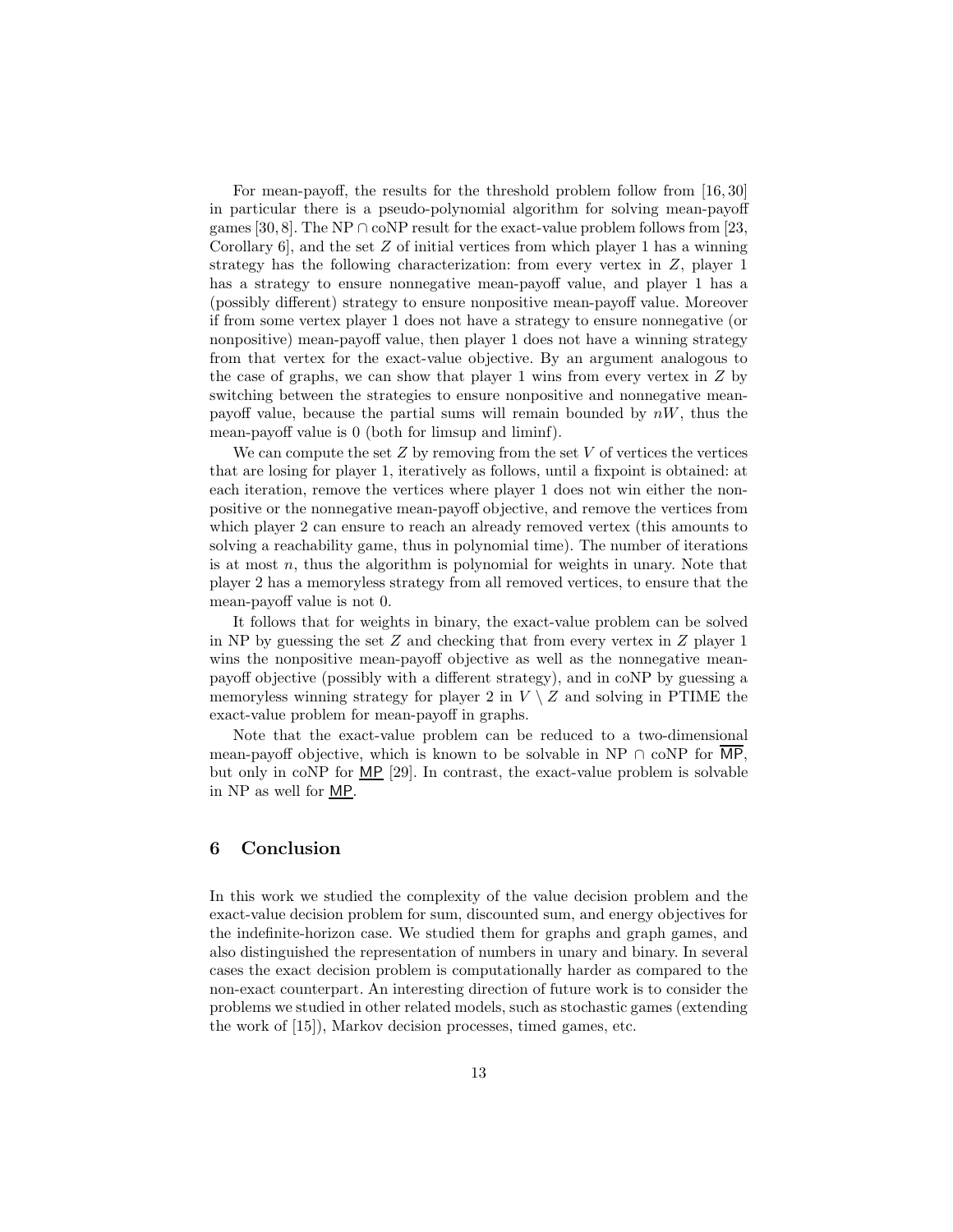### References

- 1. D. Andersson. An improved algorithm for discounted payoff games. In *Proc. 11th ESSLLI Student Session*, pages 91–98, 2006.
- 2. M. Blondin, A. Finkel, S. Göller, C. Haase, and P. McKenzie. Reachability in twodimensional vector addition systems with states is PSPACE-complete. In *Proc. of LICS: Symposium on Logic in Computer Science*, pages 32–43. IEEE Computer Society, 2015.
- 3. U. Boker, T. A. Henzinger, and J. Otop. The target discounted-sum problem. In *Proc. of LICS: Symposium on Logic in Computer Science*, pages 750–761. IEEE Computer Society, 2015.
- 4. B. Bonet and H. Geffner. Solving POMDPs: RTDP-Bel vs. Point-based Algorithms. In *Proc. of IJCAI: International Joint Conference on Artificial Intelligence*, pages 1641–1646, 2009.
- 5. P. Bouyer, U. Fahrenberg, K. G. Larsen, N. Markey, and J. Srba. Infinite runs in weighted timed automata with energy constraints. In *Proc. of FORMATS: Formal Modeling and Analysis of Timed Systems*, LNCS 5215, pages 33–47. Springer, 2008.
- 6. T. Brázdil, P. Jancar, and A. Kucera. Reachability games on extended vector addition systems with states. In *Proc. of ICALP: Automata, Languages, and Programming*, LNCS 6199, pages 478–489. Springer, 2010.
- 7. T. Brihaye, G. Geeraerts, A. Haddad, and B. Monmege. To reach or not to reach? efficient algorithms for total-payoff games. In *Proc. of CONCUR: Concurrency Theory*, volume 42 of *LIPIcs*, pages 297–310. Schloss Dagstuhl - Leibniz-Zentrum fuer Informatik, 2015.
- 8. L. Brim, J. Chaloupka, L. Doyen, R. Gentilini, and J.-F. Raskin. Faster algorithms for mean-payoff games. *Formal Methods in System Design*, 38(2):97–118, 2011.
- 9. A. Chakrabarti, L. de Alfaro, T. A. Henzinger, and M. Stoelinga. Resource interfaces. In *Proc. of EMSOFT: Embedded Software*, LNCS 2855, pages 117–133. Springer, 2003.
- 10. K. Chatterjee and M. Chmelik. Indefinite-horizon reachability in Goal-DEC-POMDPs. In *Proc. of ICAPS: International Conference on Automated Planning and Scheduling*, pages 88–96. AAAI Press, 2016.
- 11. K. Chatterjee, M. Chmelik, R. Gupta, and A. Kanodia. Optimal cost almost-sure reachability in POMDPs. *Artif. Intell.*, 234:26–48, 2016.
- 12. K. Chatterjee, V. Forejt, and D. Wojtczak. Multi-objective discounted reward verification in graphs and MDPs. In *Proc. of LPAR: Logic for Programming, Artificial Intelligence, and Reasoning*, LNCS 8312, pages 228–242. Springer, 2013.
- 13. K. Chatterjee, R. Majumdar, and T. A. Henzinger. Markov decision processes with multiple objectives. In *Proc. of STACS: Symposium on Theoretical Aspects of Computer Science*, LNCS 3884, pages 325–336. Springer, 2006.
- 14. K. Chatterjee and Y. Velner. Hyperplane separation technique for multidimensional mean-payoff games. In *Proc. of CONCUR: Concurrency Theory*, LNCS 8052, pages 500–515. Springer, 2013.
- 15. T. Chen, V. Forejt, M. Z. Kwiatkowska, A. Simaitis, A. Trivedi, and M. Ummels. Playing stochastic games precisely. In *Proc. of CONCUR: Concurrency Theory*, LNCS 7454, pages 348–363. Springer, 2012.
- 16. A. Ehrenfeucht and J. Mycielski. Positional strategies for mean payoff games. *Int. Journal of Game Theory*, 8(2):109–113, 1979.
- 17. J. Filar and K. Vrieze. *Competitive Markov Decision Processes*. Springer-Verlag, 1997.